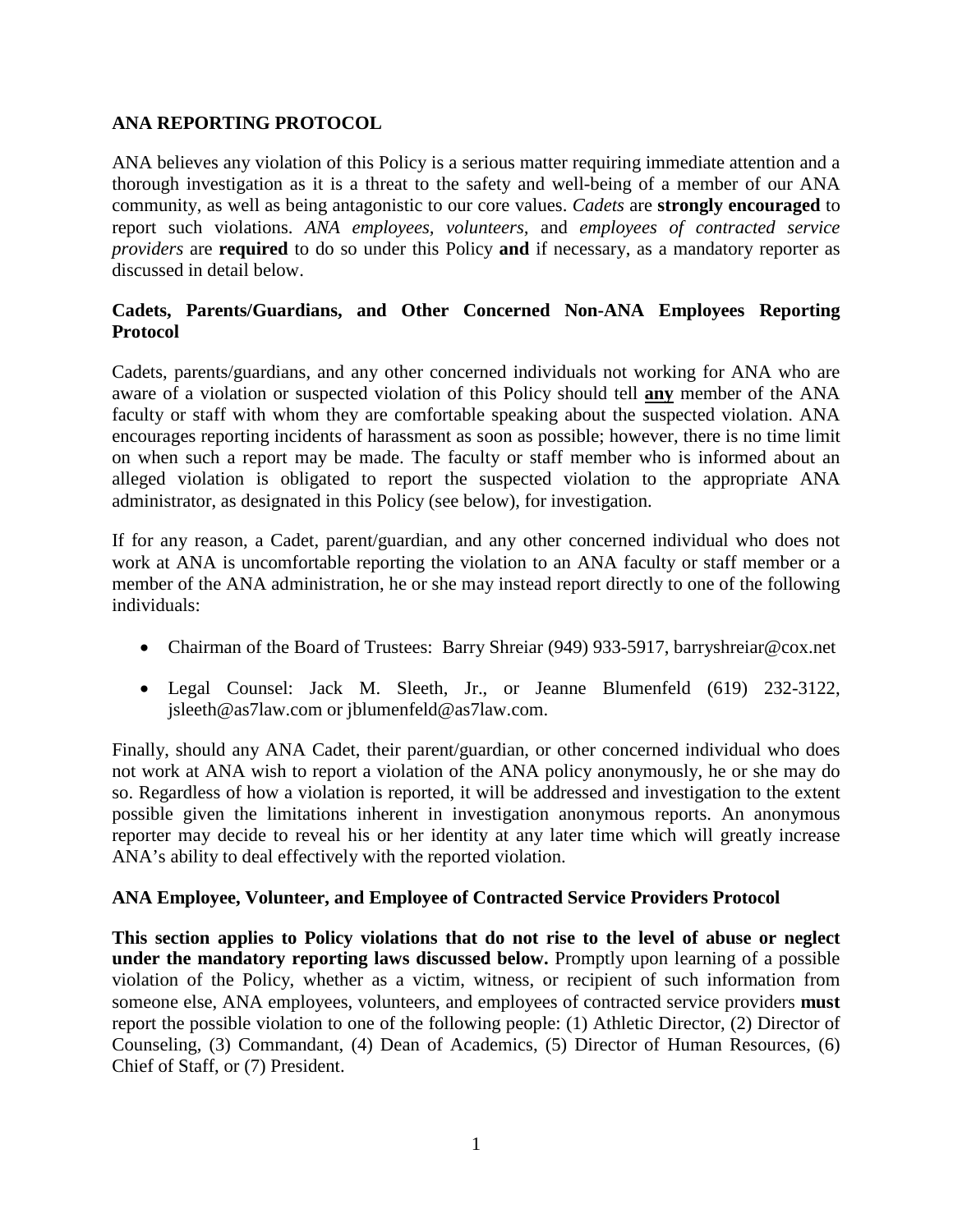Any employee, volunteer, or employee of a contracted service provider who is uncomfortable reporting the violation to one of the above-denominated individuals should contact one of the following to make such a report:

- Chairman of the Board of Trustees: Barry Shreiar (949) 933-5917, [barryshreiar@cox.net](mailto:barryshreiar@cox.net)
- Legal Counsel: Jack M. Sleeth, Jr., or Jeanne Blumenfeld (619) 232-3122, [jsleeth@as7law.com](mailto:jsleeth@as7law.com) or [jblumenfeld@as7law.com.](mailto:jblumenfeld@as7law.com)

All ANA employees, volunteers, and employees of contracted service providers who have reason to suspect that a violation has or may have occurred are under an obligation to **promptly** report this information or suspicion to the indicated persons set forth above in this Policy. A "reason to suspect may be predicated upon being told directly *or indirectly* that a violation has occurred, overhearing talk that a violation has occurred, or observing behavior which gives rise to a suspicion that a violation has occurred, or observing behavior which gives rise to a suspicion that a violation has occurred. The obligation to report is **mandatory** regardless of whether the alleged violation involves another ANA employee, volunteer, an employee of a contracted service provider, or a Cadet, as the victim or the offender. When in doubt of whether you have sufficient reason to suspect a violation has or may have occurred, always err on the side of caution b reporting what you know or suspect.

#### **Special Reporting Requirements for Reports of Sexual Abuse/Assault**

In cases of sexual abuse/assault, due to the heightened seriousness of such allegations, reports must be made by ANA employees, volunteers, and employees of contracted service providers **immediately** upon coming into the possession of the information that such an act has or may have occurred and such reports should be made directly to one of the following people:

- 1. President
- 2. Chief of Staff
- 3. Director of Human Resources
- 4. Commandant
- 5. Dean of Academics

If the Chief of Staff or the President is the subject of the report, the matter should be brought directly to the attention of the Chairman of the Board of Trustees. This internal reporting requirement is **in addition** to the legally required mandatory reporting discussed below.

#### **Protection of Reporter's Identity**

In some cases, it is not possible to protect that identity of the person reporting. Investigation of a complaint will be conducted in a manner that protects confidentiality of the parties and maintains the integrity of the process. ANA will protect the identity of any reporter to the maximum extent possible.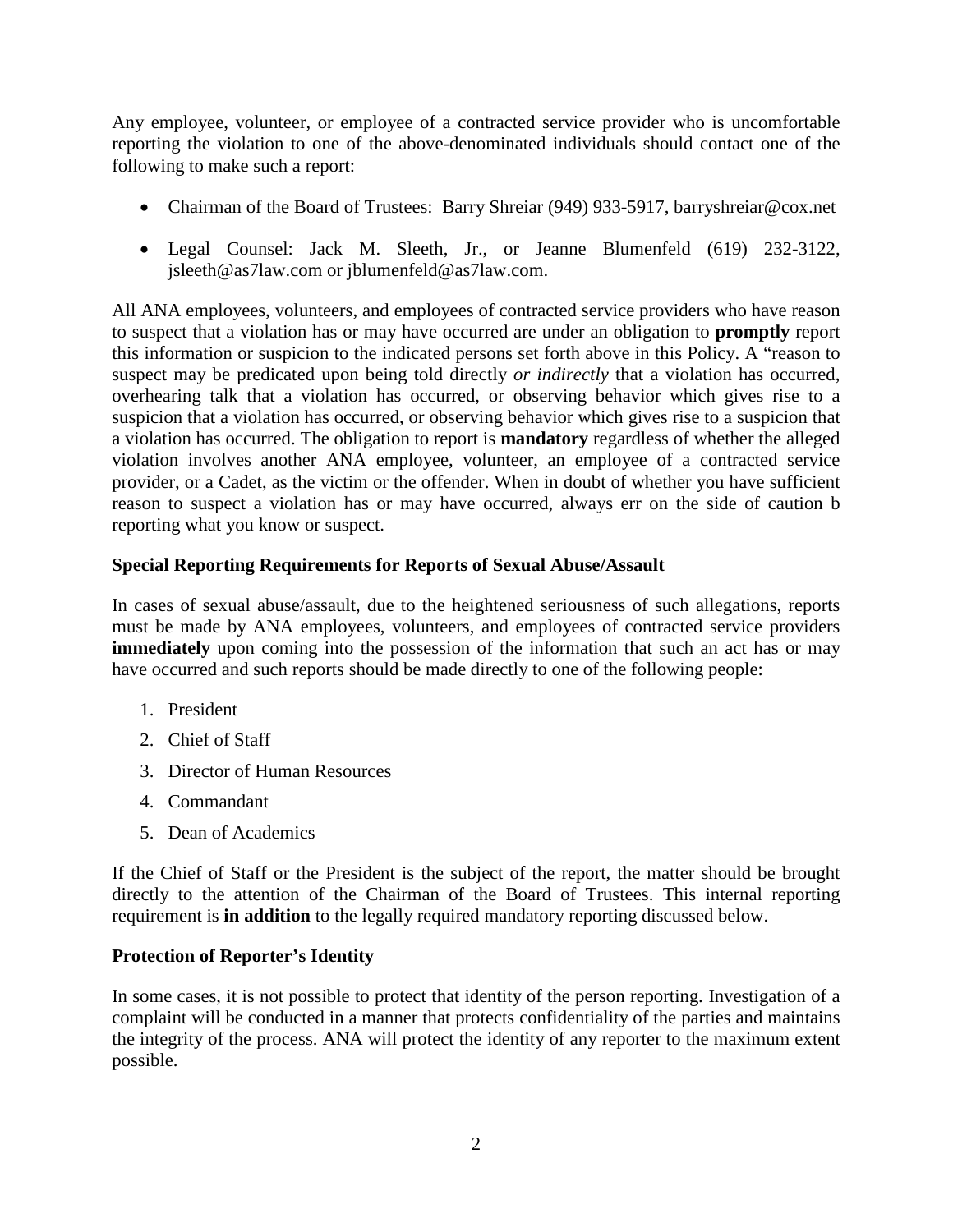The reporter's identity and the information he or she reports will only be shared with those necessary in ANA's judgment and discretion to appropriately address the situation. Retaliation of any kind against a person or persons who have made such a report will not be tolerated and will subject anyone who engages in it to disciplinary action which may include expulsion or termination (see, "Retaliation Prohibited" below).

## **MANDATORY REPORTING TO THE CALIFORNIA STATE HOTLINE**

Under Section 11164-11174.3 of the California Penal Code, ("CPC") all school officials, including, but not limited to, teachers, administrators, guidance counselors, Residential Life Officers, and health care professionals are "*mandated reporters*" and have an affirmative duty to report when they have *"reasonable cause to suspect"* that a child under 18 has been abused or neglected and such information has come to the school official's attention in the course of his or her official or professional capacity or within the scope of his or her employment.

*"Mandated reporters,*" as defined above, must call child protective services ("CPS") at 1-800- 344-6000 or 858-560-2191, or any police department or sheriff's department upon having such *"reasonable suspicion."* This is the **personal** duty of the person who has such reasonable suspicion and is not satisfied by telling a supervisor at ANA. Consulting with a supervisor at ANA before making such a call however, is allowable, and indeed advisable, but the consent or approval of such supervisor is **never** a requirement for making a call to the appropriate authorities.

This reporting duty applies to knowledge obtained during the course of any out-of-school activity, as well as when on Academy premises, and indeed to any knowledge of abuse or maltreatment of a child "coming before them in their official or professional capacity" at any time or place. Thus, even if an ANA employee learns of reportable abuse or maltreatment while on a retreat or a school trip, or anywhere else outside of the Academy, a report must be made to the appropriate authorities.

ANA employees are reminded that the ANA administrators are always available to discuss such situations, offer advice and support, and be present should a call need to be made. Oral reports must be made immediately or as soon as practicable by telephone and must be followed up within 36 hours of receiving the information concerning the incident with a written report using a form which can be obtained from the school counselors' office, the Red Crisis Response Book, Addendum 3, in the Operations Office; and at http://ag.ca.gov/childabuse/pdf/ss 8572.pdf. This report must be made even if the child is **over 18** at the time the requisite knowledge or reasonable suspicion of the abuse suspected of occurring is obtained if the abuse suspected occurred when the child was less than 18.

**Penalties for failure to report:** Failure of a mandated reporter to report a suspected case of child abuse or neglect is a misdemeanor punishable by up to six months in jail and/or a fine of \$1000. In addition, it is a violation of ANA policy and is therefore an offense for which an employee may be terminated.

**Immunity from liability for Mandated Reporters:** Under Section 11164-11174.3 of the California Penal Code, any school employee who in good faith makes a report to CPS or a law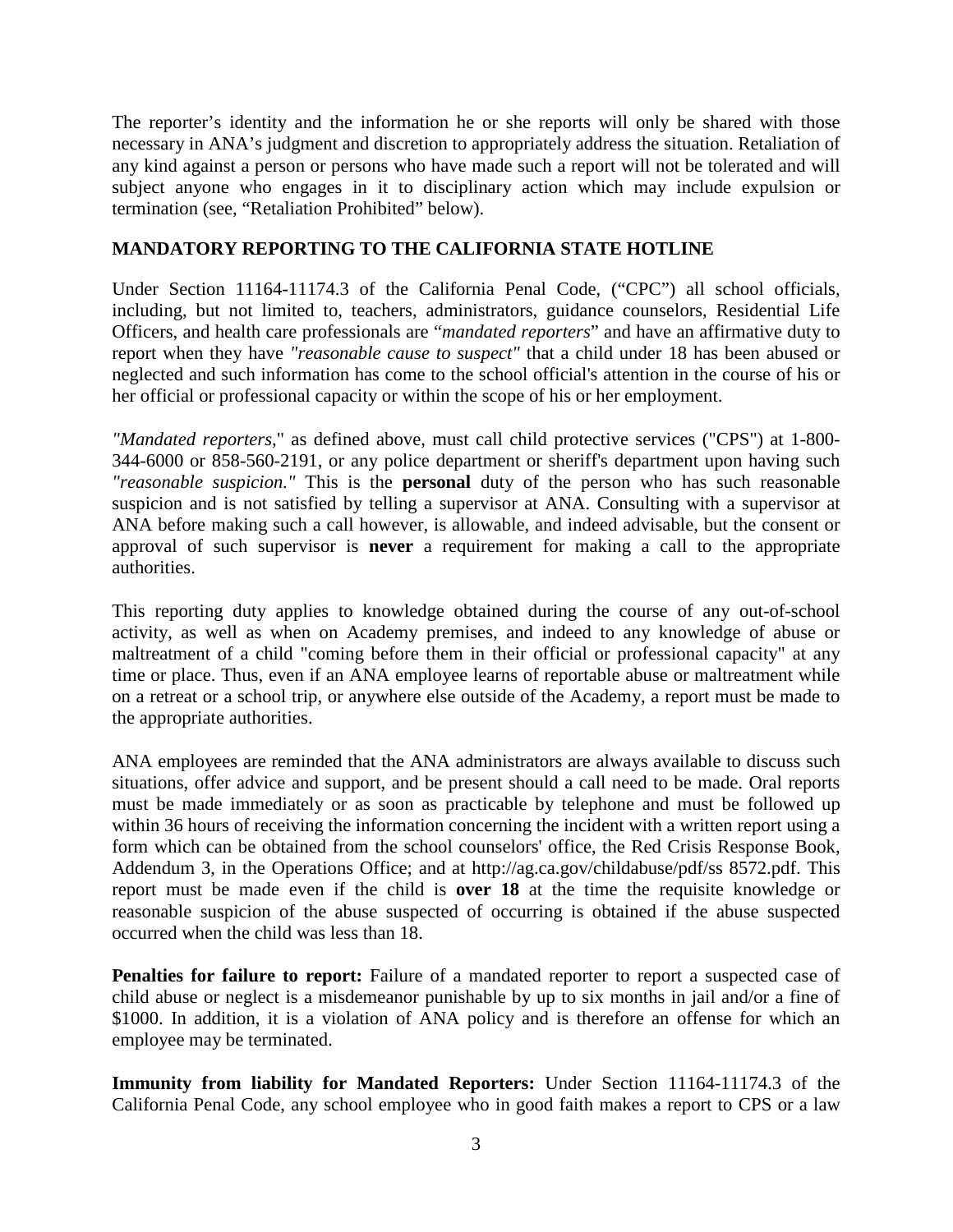enforcement agency pursuant to his or her duty to do so under this statute, has immunity from liability, civil or criminal, which might otherwise result by reason of such action unless it can be proven that a false report was made and the person knew that the report was false or was made with reckless disregard of the truth or falsity of the report.

#### **AMNESTY PROVISION**

The health and safety of ANA Cadets is the Academy's paramount concern. To minimize any hesitation a Cadet may have to report a violation of the Anti-Harassment Policy that would involve revealing the Cadet's alcohol use, while not overlooking a violation of its alcohol policy, the Academy will place great weight on the positive impact of reporting an incident in deciding if any action is appropriate for the reporter's breach of the alcohol policy.

# **RETALIATION PROHIBITED**

Retaliation against anyone who in good faith reports a violation or suspected violation of this Policy, or who participates in the investigation of a complaint, is strictly prohibited. Any person who engages in such retaliation will be subject to disciplinary action including expulsion, if a Cadet, or termination, if an ANA employee, volunteer, or an employee of a contracted service provider. Prohibited "retaliation" includes, but is not limited to: threats, intimidation, harassment, any other adverse action threatened, expressly or impliedly, or taken against anyone who reports a violation or suspected violation of this Policy or who participates in an investigation of a complaint. Anyone who either observes or becomes aware of such retaliatory behavior is strongly encouraged to report it to the Academy. All ANA employees, volunteers, and employees of contracted service providers are **required** to do so.

## **KNOWING FALSE REPORTS PROHIBITED**

ANA considers any allegation of harassment to be a serious matter. Therefore, if it is determined at the conclusion of an investigation that a reported violation was *intentionally* falsely made or that false information was *knowingly* provided regarding the complaint, ANA will take disciplinary action against such individual.

## **INVESTIGATION OF REPORTED INCIDENTS**

After a report is made, ANA will direct that an investigation be conducted by appropriate individuals who will be selected based upon the nature of the report and the individuals involved. This investigation may be conducted by ANA personnel, by counsel, or by an outside investigator, depending on the facts and circumstances of the report. ANA recognizes that reporting a violation of this Policy will often involve discussing matters of a sensitive nature. Therefore, ANA, its counsel, and any outside investigator it retains will bear this in mind and use the utmost discretion when conducting the investigation in order to minimize the chances that information about the matter will become known by unnecessary individuals.

As part of any investigation conducted pursuant to this Policy, the reporter, the alleged victim (should that be someone other than the reporter), and the alleged offender will be interviewed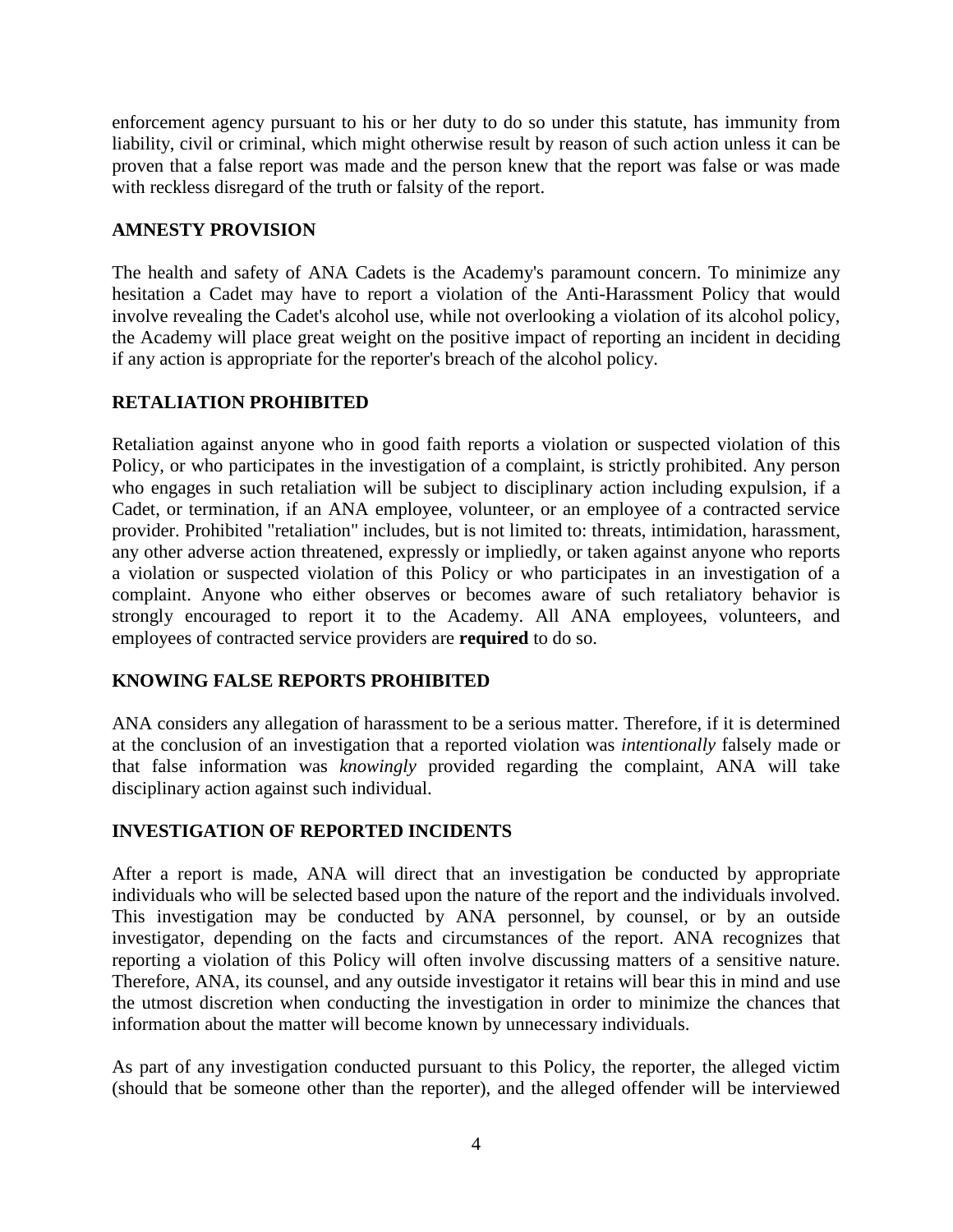separately about the reported facts. They will be advised of the prohibition against retaliation for making such a report and/or cooperating with an investigation. Furthermore, others who may have relevant knowledge may also be questioned, and they too will be reminded of ANA's antiretaliation policy and the need for discretion. Given the fact that these investigations help to preserve the safety of our community, ANA expects all members of the community to cooperate in an investigation if requested to do so. All ANA employees, volunteers, and employees of contracted service providers are under a **duty** to cooperate. ANA will try to be as discrete as possible during the investigation and *confidentiality will be maintained to the extent possible*  given the facts and circumstances of the complaint and the need to do a fair and thorough investigation.

Nothing in this Policy is intended to limit the options of any person who believes that he or she has been subject to criminal behavior, unlawful harassment, or discrimination. Such a person may at any time in addition to participating in the ANA Policy procedures pursue his or her rights with an outside agency, governmental entity, or legal counsel.

At the conclusion of the investigation, and after the decision regarding what, if any, disciplinary or remedial action is to be taken has been made, the alleged victim and alleged offender will be informed about the disposition of the matter. If either party is dissatisfied with the outcome, remedy may be sought by contacting the President. Communication of any information regarding the matter to other members of the ANA community, whether that be faculty, staff, the student body, or parents/guardians, will be decided on a case-by-case basis with all due consideration being given to issues of privacy, confidentiality, and the emotional and physical well-being of all those involved.

Disciplinary decisions will be based on the facts and circumstances of each case and will take into account the offender's prior conduct and the wishes of the victim, although the latter will not be controlling as ANA must act in the interest of protecting the entire Academy community as well as the victim. In addition to being disciplined for engaging in an act of prohibited harassment or retaliation, ANA employees may also be disciplined for not following all aspects of this Policy, including but not limited to, the reporting protocols.

Possible disciplinary outcomes for **Cadets** include, but are not limited to: a verbal warning, counseling, demerits, detention, restriction, suspension, expulsion and dismissal. Possible disciplinary outcomes for **employees** include, but are not limited to: warnings, counseling, reprimand, suspension, termination, or legal action.

In addition to disciplinary action with regard to the accused, ANA will consider what, if any, remedial actions should be taken with regard to the Academy as a whole to prevent similar offenses from occurring in the future.

ANA will keep records of all such investigations and such records will include, but not be limited to, information about the allegation as gathered from the reporter, the alleged victim, the person accused, and others interviewed. In addition, the decision reached regarding appropriate disciplinary action and any other relevant follow-up action engaged in by the Academy will be documented. These records will be maintained in accordance with ANA Document Retention